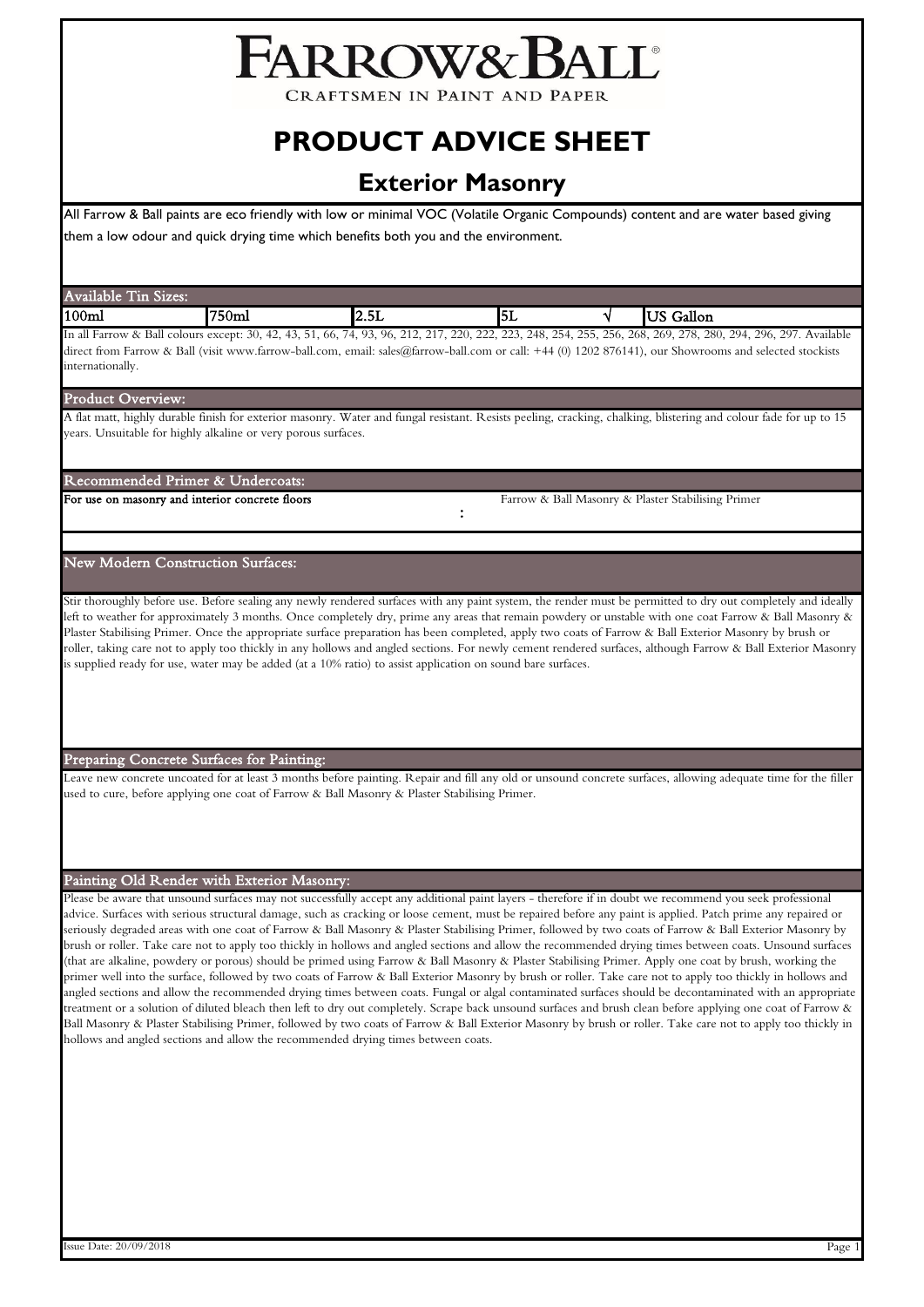#### Painting Interior Brickwork:

Interior brickwork which is powdery, flaky or unstable should first be sealed using one coat of Farrow & Ball Masonry & Plaster Stabilising Primer. The following Farrow & Ball finishes may be applied to interior brickwork: For Full Gloss, Estate Eggshell and Exterior Eggshell - Apply an undiluted coat of Farrow & Ball Interior Wood Primer & Undercoat in the correct Color tone for your top coat (and allowing a minimum of 4 hours drying time between coats) followed by 2 coats of your chosen top coat (once again allowing a minimum of 4 hours drying time between coats).

#### Painting Terracotta:

The following Farrow & Ball finishes may be applied to terracotta: Exterior Masonry, Full Gloss and Exterior Eggshell – 2 coats may be applied directly (allowing a minimum of 4 hours drying time between coats).

# Spray Settings:

Airless Spraying - Good results can be achieved by the set up of 21 thou (533μm) 65° angle tip or 24 thou (610μm) 65° angle tip using a pressure of between 3000 - 3500 psi (207 - 241 bar). Refer to separate spraying advice sheet for further details. HVLP Spraying – Depending on the apparatus used, the paint may need to be diluted with water by up to 30%. Experiment with air control valve, material flow adjustment, fan size and spray pattern settings on a piece of cardboard or an inconspicuous area until a satisfactory finish is achieved. Apply several thin coats, allowing each coat to dry fully before applying the next one.

#### Advice for Repairing Damage and Touching In:

If your paintwork becomes damaged or marked you may need to repaint. To achieve the best results we recommend applying a single coat of paint over the entire wall or walls that have the damage, using the same batch of paint you originally carried the work out with. This best practice will avoid any noticeable variation in colour or finish. If you do chose to touch-in to repair damage, the following recommendations will help you achieve the optimum finish. 1. Always aim to use the same batch of paint. If you use a different batch, although we control colour to tight specifications, you may observe slight colour and sheen variations. If you are unable to use the same batch of paint we recommend that you apply a single coat of a different paint batch to an entire wall as

any slight variations will be much less noticeable when observing from wall to wall.

2. Always use the same preparation techniques when you make any repairs as you used when you originally painted the wall. It may not always be possible to achieve a perfectly consistent finish - if for example you have used filler which has a different texture and absorbency to the rest of the wall, this may cause a slightly patchy finish.

3. Always use the same application tool and method as when you originally painted this wall. Ensure that the edges of the touched in paint are blended in "feathered" to make the transition between old and new paint areas less noticeable.

4. Over time the colour of the paint, whether on the wall or in the tin, may slightly alter. Therefore the newer the paintwork is, the better the finish you will achieve by touching-in.

Please note that when touching in the darker the colour and higher the sheen the more difficult it will be to achieve a uniform finish compared to lighter coloured, lower sheen paints.

#### Over Coating Pale Colours with Dark Colours:

When painting a dark colour over a pale colour for exterior use, we recommend removing as much of the previous coating as possible for a long lasting finish

#### Other Product Applications:

If you wish to use Farrow & Ball products for any applications which are not featured here, please contact Customer Services for advice on +44 (0) 1202 876141 or email customer.services@farrow-ball.com. Please note that calls may be recorded for training purposes.

#### Application Information:

Do not paint in temperatures below 10°C or in excessive heat above 30°C. Avoid painting in direct sunlight. Avoid applying outdoors if there is a likelihood of rain. For best results apply early in the day, allowing the product time to dry before the evening (when condensation can occur).